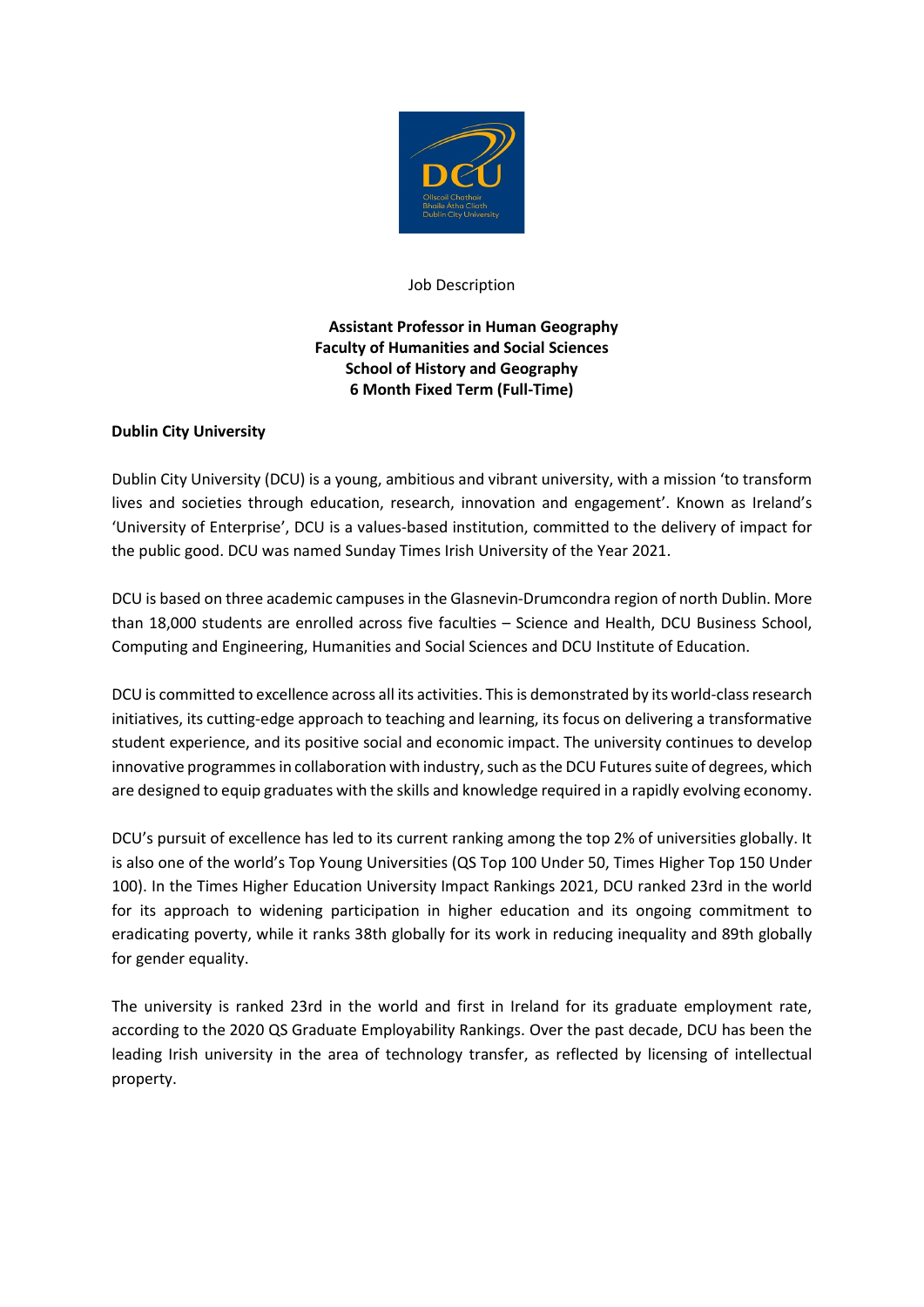## **Overview of the department**

The School of History and Geography is an ambitions, research-intensive School in the Faculty of Humanities and Social Sciences. While possessing and promoting an international perspective, the School has a particular focus on Ireland – its geography, history and landscape. The combining of History and Geography has created a School that is unique in Ireland in its interdisciplinary range and research potential, and that is well positioned to play a leading role, nationally and internationally, in the disciplines of History, Geography and Irish Studies. Both History and Geography are offered on the Bachelor of Arts: Joint Honours programme, where they are consistently among the most popular subjects. The School offers an innovative BA in Climate and Environmental Sustainability and also teaches History on the Bachelor of Religious Education and History. At postgraduate level both subjects offer a PhD programme; the School delivers an MA in History and contributes to the MSc in Climate Change: Policy, Media and Society. The School has a growing and dynamic postgraduate community.

### **Role Profile**

The School of History and Geography intends to appoint an Assistant Professor in Human Geography, with a primary expertise in Irish social geography. The successful candidate will be expected to teach and assess two modules to undergraduate students of Geography in semester 1 (one on Geographical Skills to year 1 BA students, and one on 'Society, space and inequality in Ireland' to year 2 BA students), and other tasks as established by the Head of School.

#### **Duties and Responsibilities**

The duties and responsibilities of the position include, but are not restricted to, the following:

## **Teaching and Learning and Research**

- Delivering modules in a manner consistent with the highest academic standards;
- Creating, updating, teaching, assessing and coordinating modules at undergraduate level;
- Broader implementation of teaching and assessment methodologies which foster a deep approach to learning and equip students with the skills and attributes needed to be lifelong learners;
- Contributing to the wider teaching of the School, as required by the Head of School;
- Working proactively to enhance and enrich existing modules and programmes;
- Engagement with professional development for teaching particularly in that related to the approaches embedded in the DCU Futures project;
- Publish articles in leading peer-review journals and/or books with high-profile publishers;
- Developing and assisting in research initiatives with the School of History and Geography and the wider university;